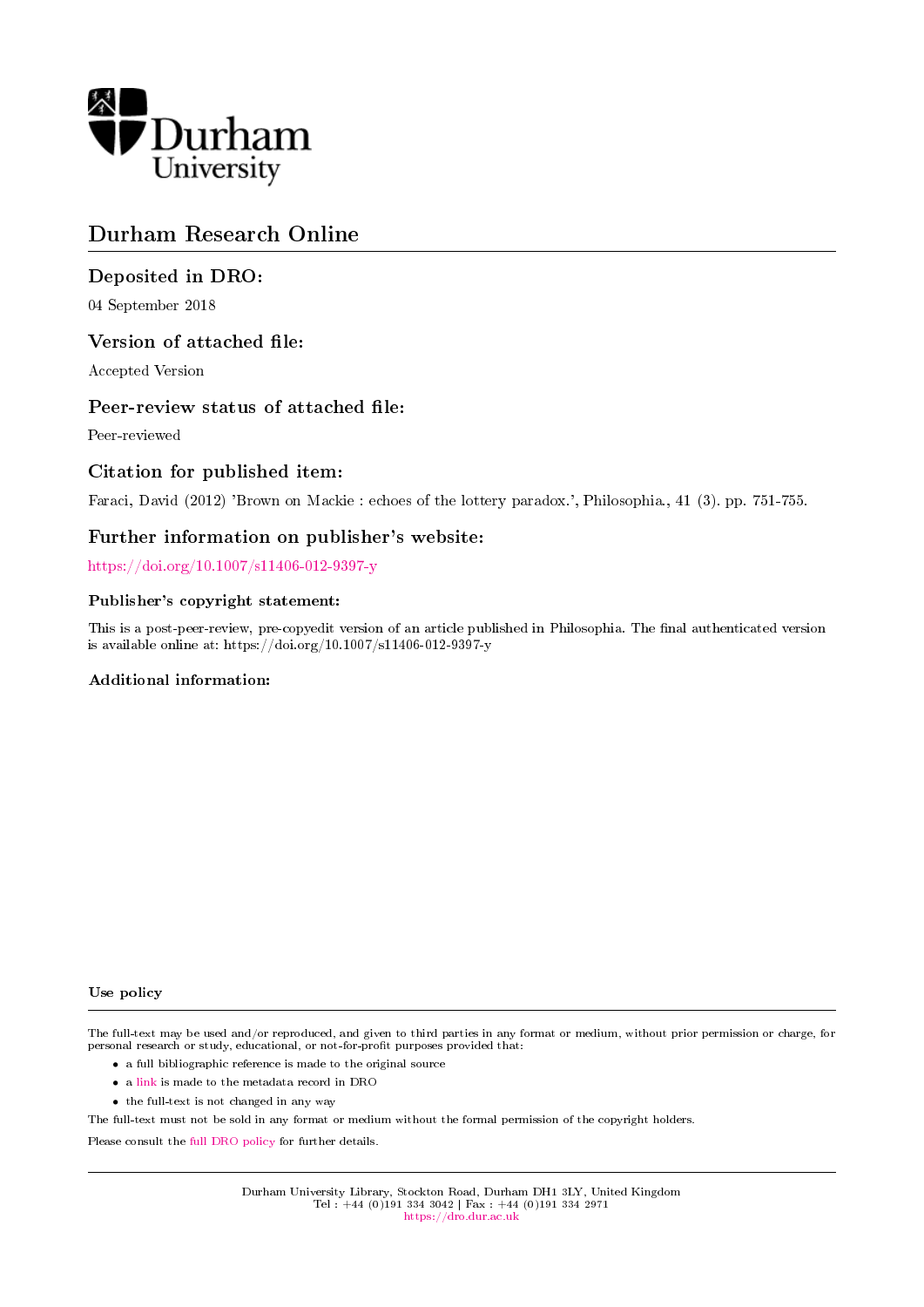$\overline{a}$ 

#### **BROWN ON MACKIE: ECHOES OF THE LOTTERY PARADOX**

#### *David Faraci*

Phil Brown (2011) considers whether moral error theory is best understood as a necessary or contingent thesis. The question is inspired, in part, by Christian Coons' (2011) argument that error theory can be true *only* if it is necessarily true in a world like ours. Brown contends that the argument from relativity, offered by John Mackie (1977)—error theory's progenitor—supports a stronger modal reading of error theory. Brown writes:

Assume that Mackie is right both about the diversity of moral opinions at different times and places and about the best explanation of this fact. Then any world that is a non-moral duplicate of our own will be one at which there is a diversity of moral opinions that is best explained in the way that Mackie explains it. Unless we think we should believe some explanation for the diversity of moral opinions other than the best one, then we should conclude that [the claim that there "is a possible world W, identical to the actual world in all nonmoral respects, where there are moral facts"] is false. (Brown 2011, 3, bracketed quote at 2)

This argument appears to be of the following general form: Consider an abductive argument for non-modal conclusion C—an argument according to which  $C<sup>1</sup>$  is the best explanation, in the actual world (W<sub>A</sub>), for some given fact, F. (In Brown's argument, F is the diversity of moral opinions and C is error theory.) Now consider the set of possible worlds W, each of which is exactly like  $W_A$  in all respects relevant to that abductive argument. <sup>2</sup> It follows, it seems, that C is true at each Wworld. For if C is the best explanation for F in  $W_A$ , and each W-world is identical to W<sup>A</sup> in all relevant respects, then C is the best explanation for F in each W-world. Given the justificatory force of abductive reasoning—i.e., given that we may conclude that C (at  $W_A$ ) from the premise that C is the best explanation of F (at  $W_A$ )—it seems we may likewise conclude that C at each W-world given that C is the best explanation

 $^1$  For simplicity's sake I will use "C" to refer both to the conclusion and the facts described therein. Thus I will refer, for example, to worlds that are identical to the actual world "with the possible exception of C," rather than "with the possible exception of the facts described in C."

<sup>&</sup>lt;sup>2</sup> That is, each W-world must possess those features of  $W_A$  that ensure that C is F's best explanation at  $W_A$ . Note that this will never require one to initially hold C constant across  $W$ , as C cannot be a premise in an argument for itself. Brown takes care of this caveat by talking about worlds that are *non-morally* identical to WA, which allows for the initial appearance that error theory might be false at such worlds even if it were true at WA.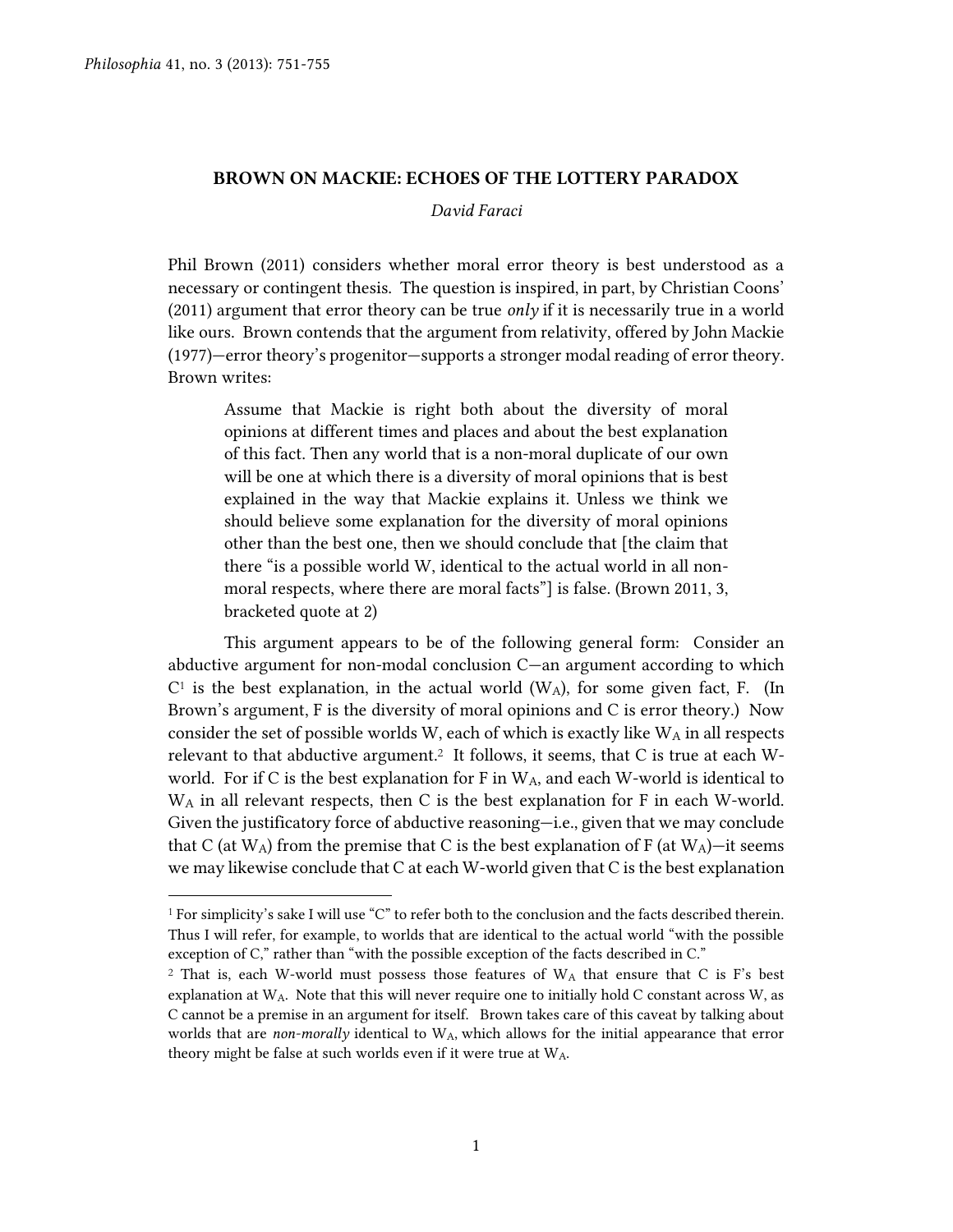for F in each such world. And, of course, we may conclude that C is the best explanation of F in each W-world from the fact that C is the best explanation of F in  $W_A$ —for again worlds in W and  $W_A$  are identical in all relevant respects. Therefore it seems we may conclude C is true at all worlds in W.

By switching contexts, it becomes clear just how troubling Brown's argument is. Consider a recently estranged couple. It may well be that the best explanation for my seeing them walking hand-in-hand is that they have reconciled. And it may well be that, having recognized this fact, I have license to *believe* that they have reconciled. But surely it would be extreme for me to conclude that they have reconciled *in all possible worlds like this one.* Indeed, this further conclusion seems not merely unjustified, but obviously false—after all, one of the defining features of abduction as a form of non-deductive reasoning is that its conclusions are not necessitated by its premises, that the couple's reconciliation is the *best* possible explanation of what I saw but not the *only* one.<sup>3</sup> Yet unless Brown means to be picking out some special aspect of the error-theoretic case that I have overlooked, the stronger modal conclusion about the couple's reconciliation is no more nor less justified than his own modal conclusion about Mackie's error theory.

That Brown's argument can be extended as above to the case of the couple seems to me a sufficient *reductio* of that argument. Nevertheless, the argument deserves a closer look, I believe, because though clearly problematic, it is not immediately clear *what* is wrong with arguments of this form *aside* from the (obviously important) fact that they tend to generate false conclusions. Consider:

1. From the premise that C is the best explanation for F in  $W_A$ , one may conclude that C in WA.

2. If C is the best explanation for F in WA and each W-world is identical to  $W_A$  in all relevant<sup>4</sup> respects, then C is the best explanation for F in each W-world.

3. Therefore, if C is the best explanation for F in W<sup>A</sup> and each Wworld is identical to  $W_A$  in all relevant respects, one may conclude that C at  $W_A$  and at each W-world.<sup>5</sup>

 $\overline{a}$ 

<sup>&</sup>lt;sup>3</sup> For discussion and references, see Douven (2011).

 $4$  Again, this means each W-world must have all those features of  $W_A$  that make it the case that C is the best explanation for F in W<sub>A</sub>. And, again, these features cannot include C itself lest the abductive argument be blatantly question-begging.

<sup>&</sup>lt;sup>5</sup> It is worth noting that this argument does not depend on the reasoning's being abductive. Indeed, it seems it can be generalized to apply to all forms of non-deductive reasoning and to a possibly broader range of possible worlds, roughly as follows: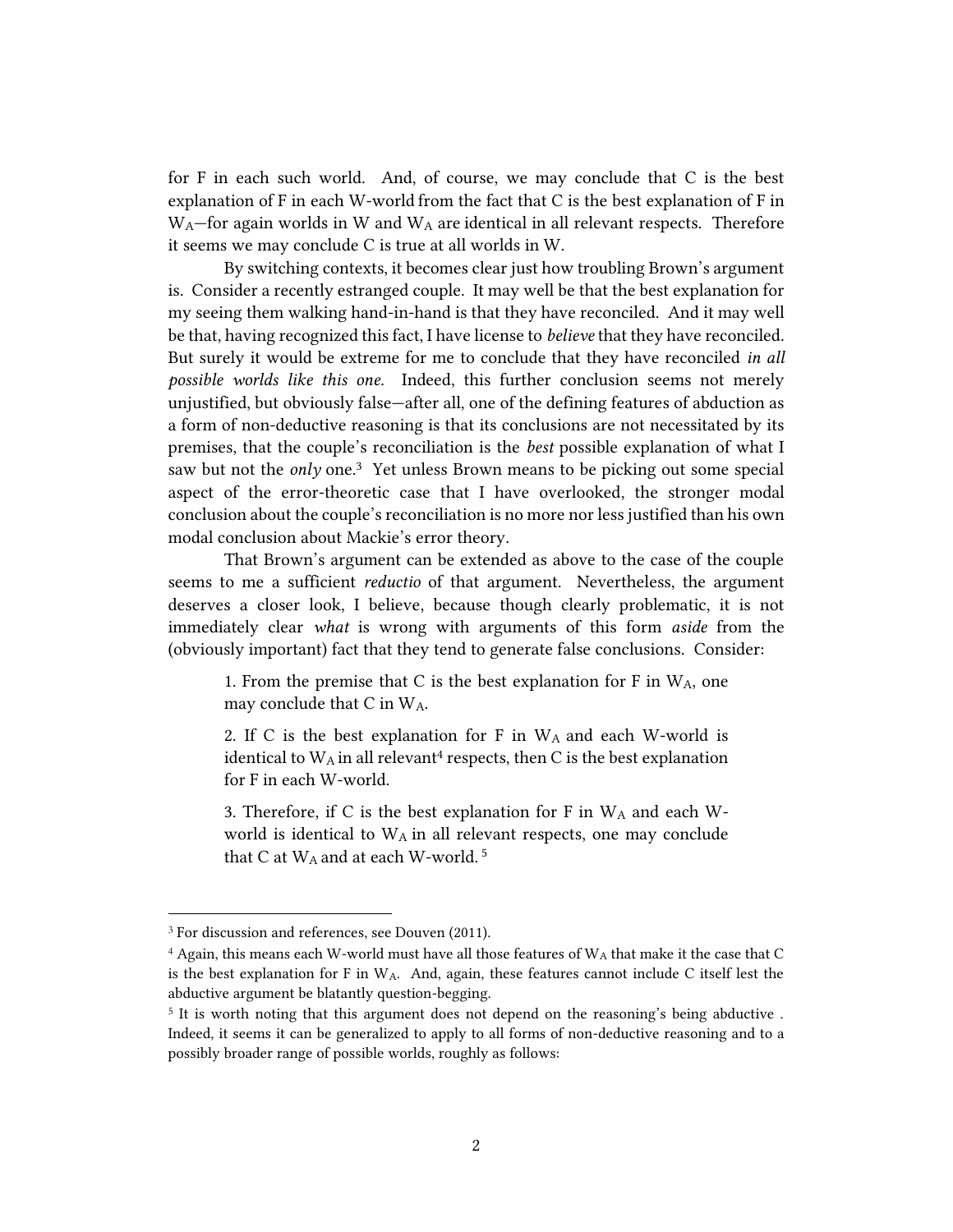I will simply assume that (1)—a general (though imprecise) statement of the justificatory force of abductive reasoning-is true.<sup>6</sup> (2), if anything, is even more intuitive than (1). After all, whatever features of  $W_A$  make it the case that C is F's best explanation at WA, those features obtain at each W-world.

A more promising strategy, perhaps, would be to challenge the move to (3). But the only grounds for doing so, it seems, would be an insistence that abductive reasoning is somehow limited to the actual world, thus undermining (3) as a natural extension of (1).

One might propose that abduction can only reach conclusions *at* the actual world. But this is wholly unmotivated. Suppose you and I are discussing the recently estranged couple, and I tell you that I saw them holding hands. "I saw the same thing," you reply, "they must have gotten back together." I agree with your conclusion. But, I muse, should our doppelgangers in a world otherwise identical to this one reach the same conclusion if they've seen the two holding hands *and eating ice cream?* If we insist that abductive reasoning is limited to conclusions at the actual world, it seems you should reply that you have no idea what, if anything, our doppelgangers should conclude in that possible world. Yet assuming that their eating ice cream is irrelevant to our shared conclusion, this response seems patently bizarre. You *ought* to reply that *of course* our doppelgangers should reach the same conclusion we have, for they would have just the same evidence as we do that the (doppelganger) couple has gotten back together.

Alternatively, one might suggest that abduction can only employ premises or reach conclusions *about* the actual world? This is less clear. On the one hand, it seems right to say that because abductive inferences are non-necessary, precisely what I am doing is inferring one thing about the actual world from another, but denying that I know whether my conclusion holds in similar possible worlds. So given the discussion of doppelgangers above, we might say that abduction licenses the same conclusions *at* relevantly similar possible worlds, but not *about* them. On the other hand, it seems rather bizarre to say, "My doppelganger who saw the couple

 $\overline{a}$ 

<sup>1.</sup> From set of features S of  $W_A$ , one has license to conclude (through non-deductive reasoning) that C in WA.

<sup>2.</sup> For any world  $W^*$ , if  $W^*$  has features S, one is warranted in concluding that C in  $W^*$ .

<sup>3.</sup> Therefore, if one is warranted in concluding that C in  $W_A$  on the basis of S, one is warranted in concluding that C is true in any world with features S.

<sup>6</sup> This is in no way a careful statement of how abductive reasoning functions. Indeed, many would argue that abduction licenses something other than "pure" belief in C—perhaps an increase in credence, or a belief in C's probability or approximate truth. While such adjustments would make matters more complicated, I do not believe they would have any significant impact on my conclusions. Indeed, I think that this argument applies to *any* plausible form of non-deductive reasoning, no matter how it is formulated. See note 5, above.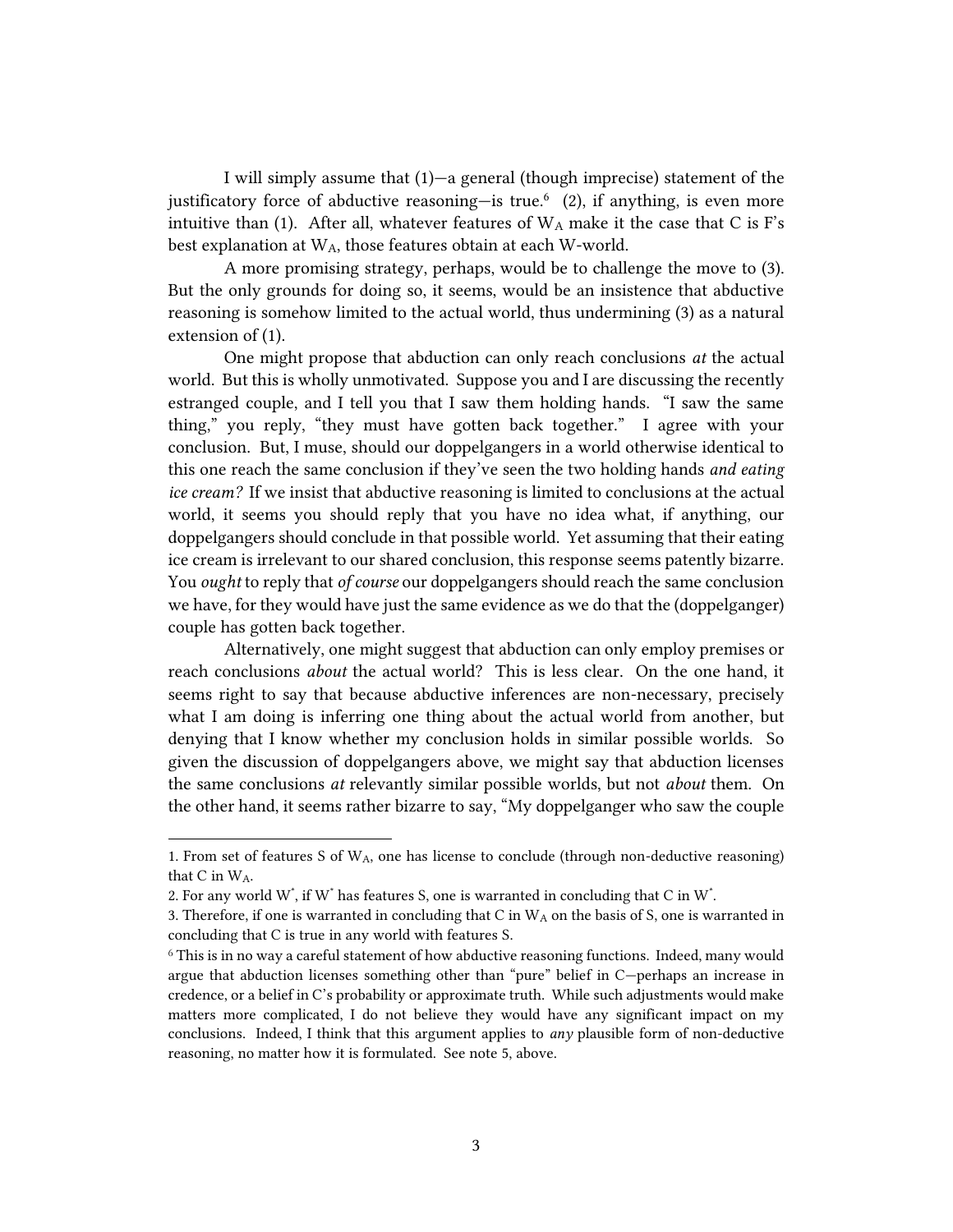holding hands and eating ice cream should believe that they have reconciled; but I should believe no such thing." Yet this is precisely what one *should* say if abduction were limited in this way. What's more, it seems there may be cases in which we *do*  want to use abductive arguments to draw conclusions about other possible worlds, such as in arguments for modal realism. It has even been argued that our epistemic access to modal facts is *centrally* abductive.7 So it is plausible that a general restriction against abductive arguments for conclusions *about* other possible worlds is unwarranted.<sup>8</sup>

I am genuinely uncertain what we should say about this restriction at the end of the day. In the interests of charity, then, I will assume that no such restriction exists. Of course, if it does, then Brown's argument fails, just for different reasons than proposed below.

Here is where we stand: If we assume that abductive reasoning has justificatory force, it seems we may conclude from error theory's being the best explanation for moral disagreement that error theory is true (in the actual world). And it seems that this bit of reasoning would work for any world that is not relevantly different from the actual world. Thus, there is a set of possible worlds—minimally, one that includes all worlds non-morally identical to our own—for which we may conclude, in each case, that error theory is true. But, of course, this is not the whole story. In order for Brown's argument to go through, from (3) we must be able to infer:

4. Therefore, if C is the best explanation for F in  $W_A$ , one may conclude that C is necessarily true across set  $W_{+}$ , which includes  $W_{A}$ and all worlds in set W.

At first glance, this inference seems unassailable. After all, according to (3) we have license to believe that error theory is true at each W-world. Given that what it is for a proposition to be necessary across a set of possible worlds is just for it to be true at each one, the move to (4) seems nearly trivial. But there is a suppressed premise. In order to conclude that error theory is necessary, we must conclude not only that it is true at *each* possible world, but that it is true at *all* of them. That is, from C at  $W_A$ , C at  $W_1$ , C at  $W_2$ , etc., we must conclude that (C at  $W_A \& W_1 \& W_2...$ ). In short, we must agglomerate our beliefs.

The most famous challenge to belief agglomeration is Henry Kyburg's (1961) "lottery paradox."9 Briefly: It seems that given the extraordinarily low probability of

 $\overline{a}$ 

<sup>7</sup> See Biggs (2011).

<sup>8</sup> My thanks to John Basl both for raising this issue and for helpful discussion on how to address it.

<sup>&</sup>lt;sup>9</sup> My thanks to Christian Coons for first noting the relevance of the lottery paradox.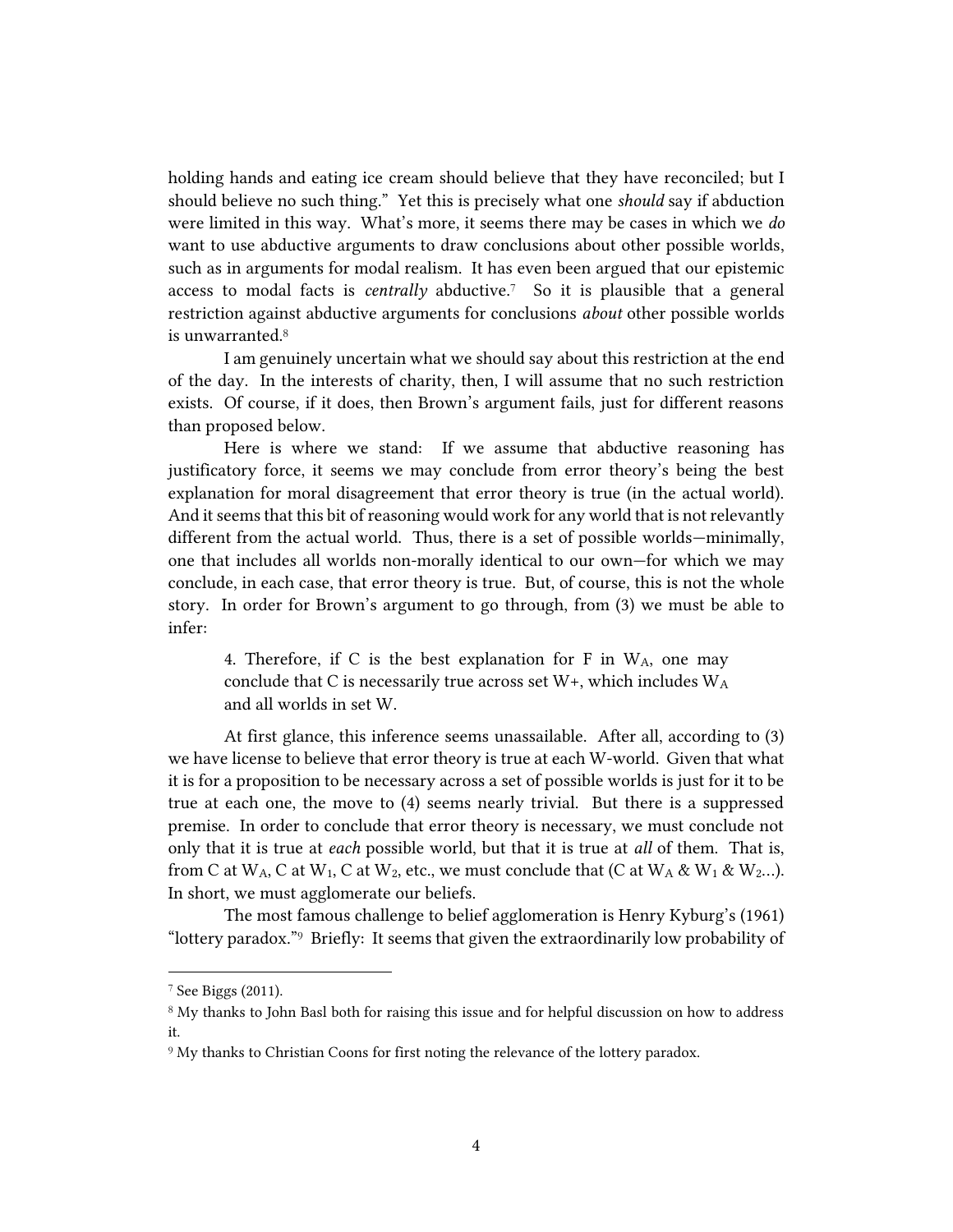any particular lottery ticket's winning, one may conclude of any particular ticket that it will not win. By agglomerating these beliefs, one would come to believe that all lottery tickets will not win, and thus that no ticket will. But, of course, one also believes (correctly) that one of the tickets *will* win. So it appears that agglomeration leads to belief in a contradiction. While there are other ways out, Kyburg rejects agglomeration, and further examples, such as Mackinson's (1965) "preface paradox," seem to vindicate this choice.

I submit that Brown has unwittingly provided us with a new and independently interesting demonstration of the problem with belief agglomeration one that may in fact be more powerful than the lottery paradox itself. If (as suggested above) abductive arguments are not limited in any way to the actual world, then such arguments in the actual world can be applied to relevantly similar worlds. Thus, if I have license to believe that error theory is actually true on the basis of an abductive argument, it seems I have similar license to believe that it is true at any given possible world that is relevantly similar to our own (which will include, minimally, any world that is non-morally identical to this one).

All of this seems correct. And yet we do *not* have license to believe that the conclusions of abductive arguments are necessary across sets of possible worlds. The only plausible solution, I submit, is to admit that just as we may believe that each ticket will lose but not that all will, we may believe that error theory is true in each world like ours but not that it is true in all of them. This result is strange, and it is counterintuitive, but without it, Brown's argument could plausibly serve as a premise in a *reductio* of abduction itself, for abductive reasoning—indeed, I believe, nondeductive reasoning of any kind—would lead to contradiction.

### **References**

- Biggs, S. (2011). Abduction and modality. *Philosophy and Phenomenological Research,*  83(2), 283-326.
- Brown, P. (2011). The possibility of morality. *Philosophical Studies,* Online First, <http://www.springerlink.com/content/8mv751933g032406/> (accessed November 19, 2011).
- Coons, C. (2011). How to prove that some acts are wrong (without using substantive moral premises). *Philosophical Studies,* 155(1), 83-98.
- Douven, I. (2011). Abduction. In Edward N. Zalta (Ed.), *The Stanford encyclopedia of philosophy,* Spring 2011 edition, <http://plato.stanford.edu/archives/spr2011/entries/abduction/> (accessed December 5, 2011).
- Kyburg, Henry (1961). *Probability and the logic of rational belief.* Middletown: Wesleyan University Press.